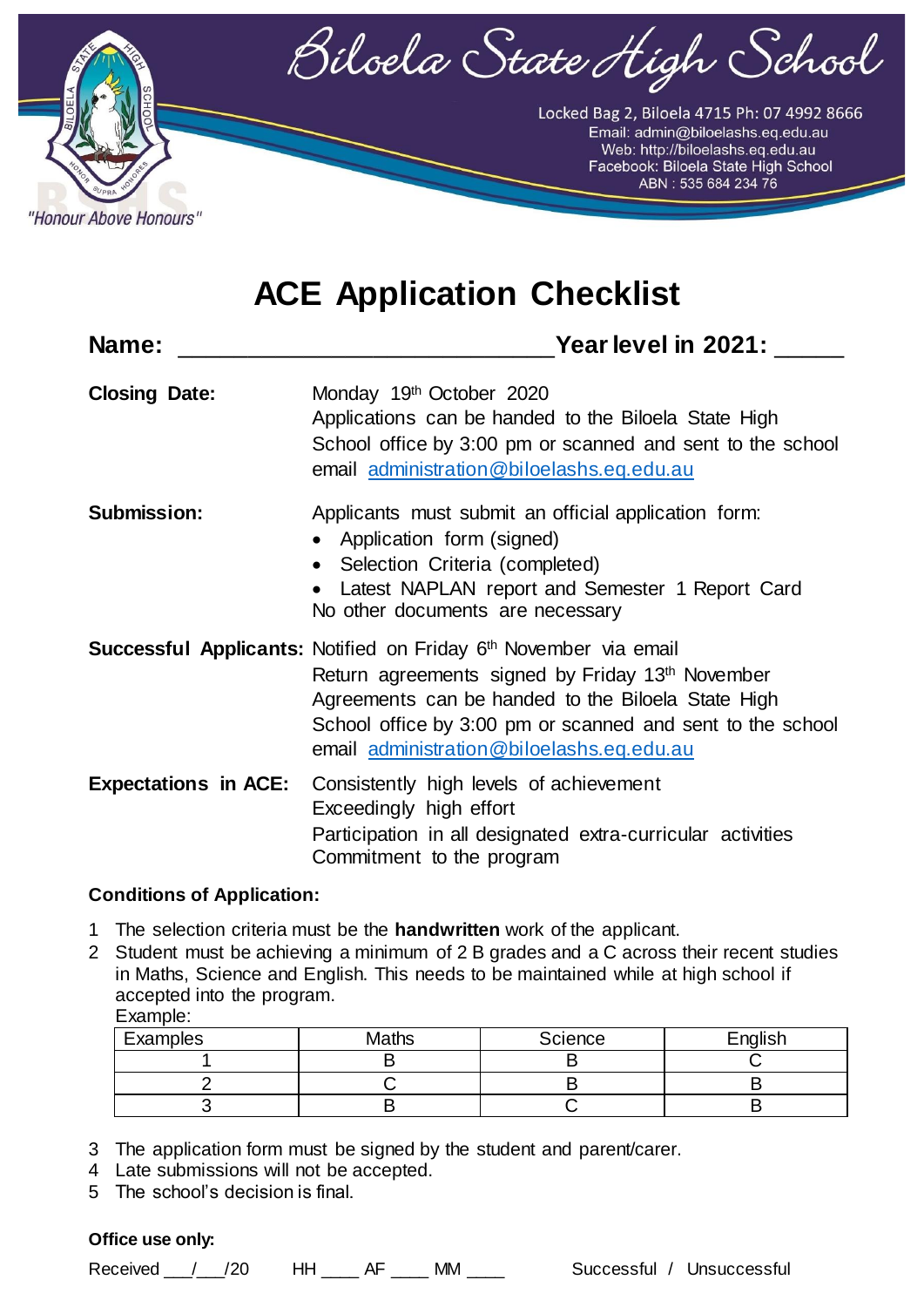|  | <b>ACE Application Form</b> |  |
|--|-----------------------------|--|
|--|-----------------------------|--|

| <b>Student name:</b>              |               |           |
|-----------------------------------|---------------|-----------|
|                                   | (Given Names) | (Surname) |
| Parent/carer name:                |               |           |
|                                   | (Given Name)  | (Surname) |
|                                   |               |           |
| <b>Contact details (student):</b> |               |           |
|                                   | (Phone)       |           |
|                                   |               |           |
|                                   | (Email)       |           |
| Contact details (parent/carer):   |               |           |
|                                   | (Phone)       |           |
|                                   |               |           |
|                                   | (Email)       |           |

**Declaration:** I have read and acknowledge the conditions of entry for the ACE program. I verify that the work is the work of the applicant and that all details on this application form are correct.

**Signature of applicant:** \_\_\_\_\_\_\_\_\_\_\_\_\_\_\_\_\_\_\_\_\_\_\_\_\_\_\_\_\_\_\_\_\_\_\_\_\_\_\_

**Signature of parent/carer:** \_\_\_\_\_\_\_\_\_\_\_\_\_\_\_\_\_\_\_\_\_\_\_\_\_\_\_\_\_\_\_\_\_\_\_\_\_

#### **If you have any questions please contact the school on 4992 8666:**

- Halena Hall Head of Department (English)
- Michael Morrell Head of Department (Mathematics)
- Andreas Foondun Head of Department (Science)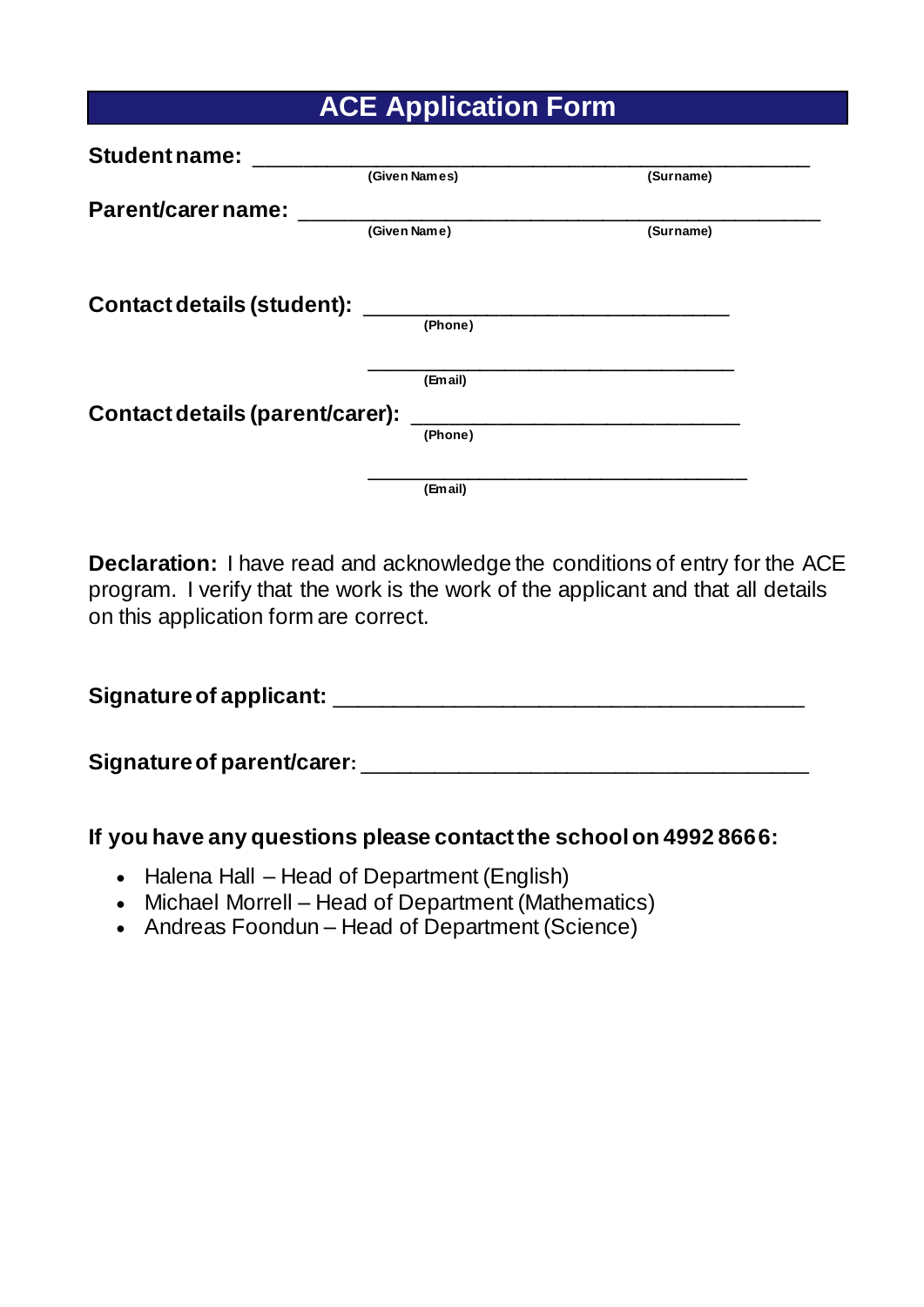## **ACE Application Form**

### **ACE Program**  *Latest NAPLAN Results – Year 5 or Year 7, whichever is the most current.*

### *This information is to be completed by the student.*

| <b>Strand</b> | Reading | Writing | Spelling | Punctuation<br>and<br>Grammar | <b>Numeracy</b> |
|---------------|---------|---------|----------|-------------------------------|-----------------|
| <b>Band</b>   |         |         |          |                               |                 |

### *2020 Semester 1 Results. This information is to be completed by the student.*

| Subject                           | English | <b>Mathematics</b> | <b>Science</b> |
|-----------------------------------|---------|--------------------|----------------|
| Result                            |         |                    |                |
| <b>Class Teacher</b><br>Signature |         |                    |                |

### *Student's Character Attributes. This information is to be completed by a teacher selected by the student.*

| Character           | <b>Behaviour</b> | <b>Effort</b> | Enthusiasm |
|---------------------|------------------|---------------|------------|
| Score               |                  |               |            |
| Teacher's Signature |                  |               |            |

*Key: A – Excellent*

*B – Good*

*C – Satisfactory*

*D – Unsatisfactory*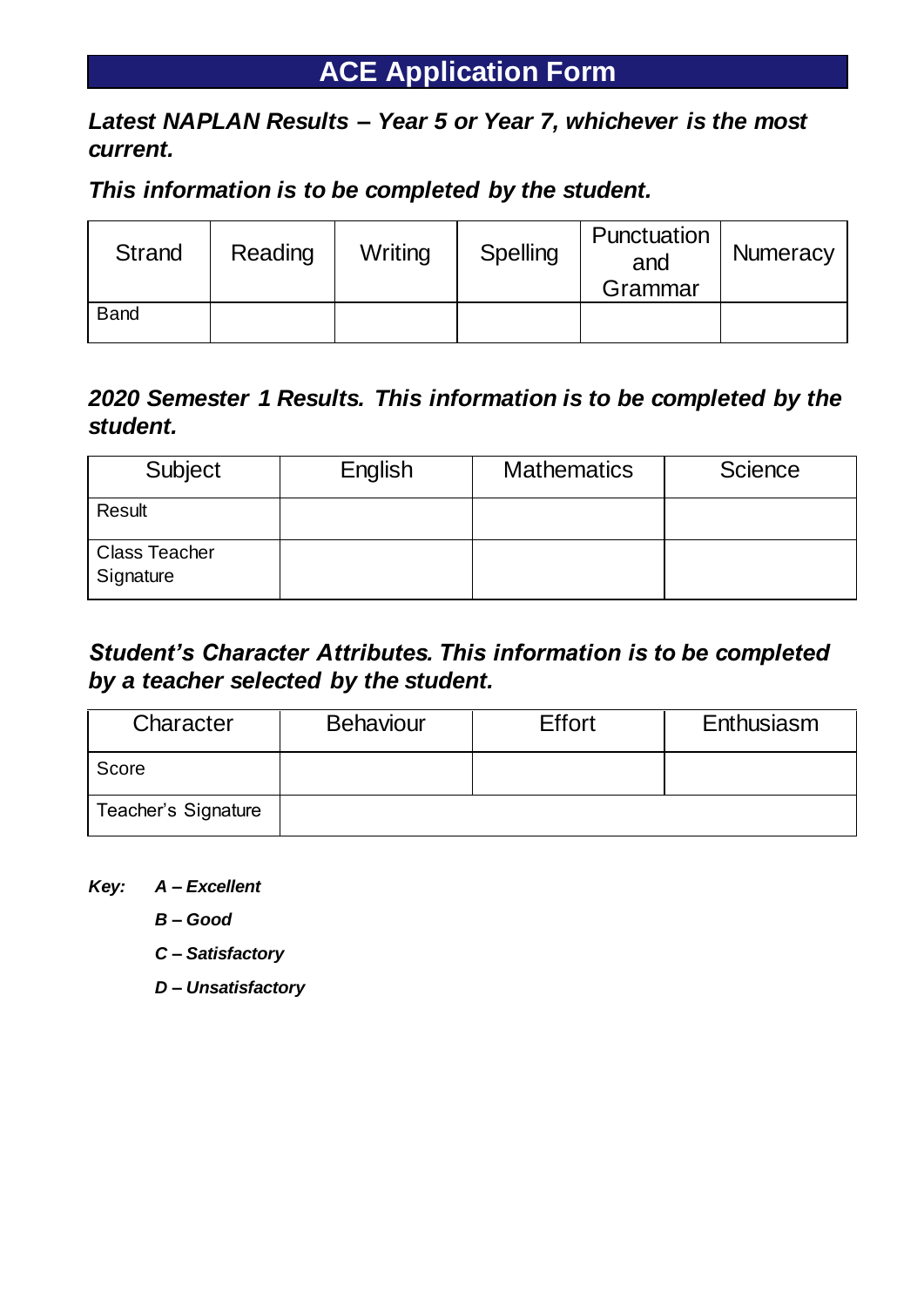# **ACE Application Form**

*Hand write* your response to the following questions in sentences and paragraphs.

1. *Describe* how you demonstrate your commitment to learning every day at school and at home.

2. *Describe* what you enjoy about Mathematics and how do you use it in your everyday life*.*